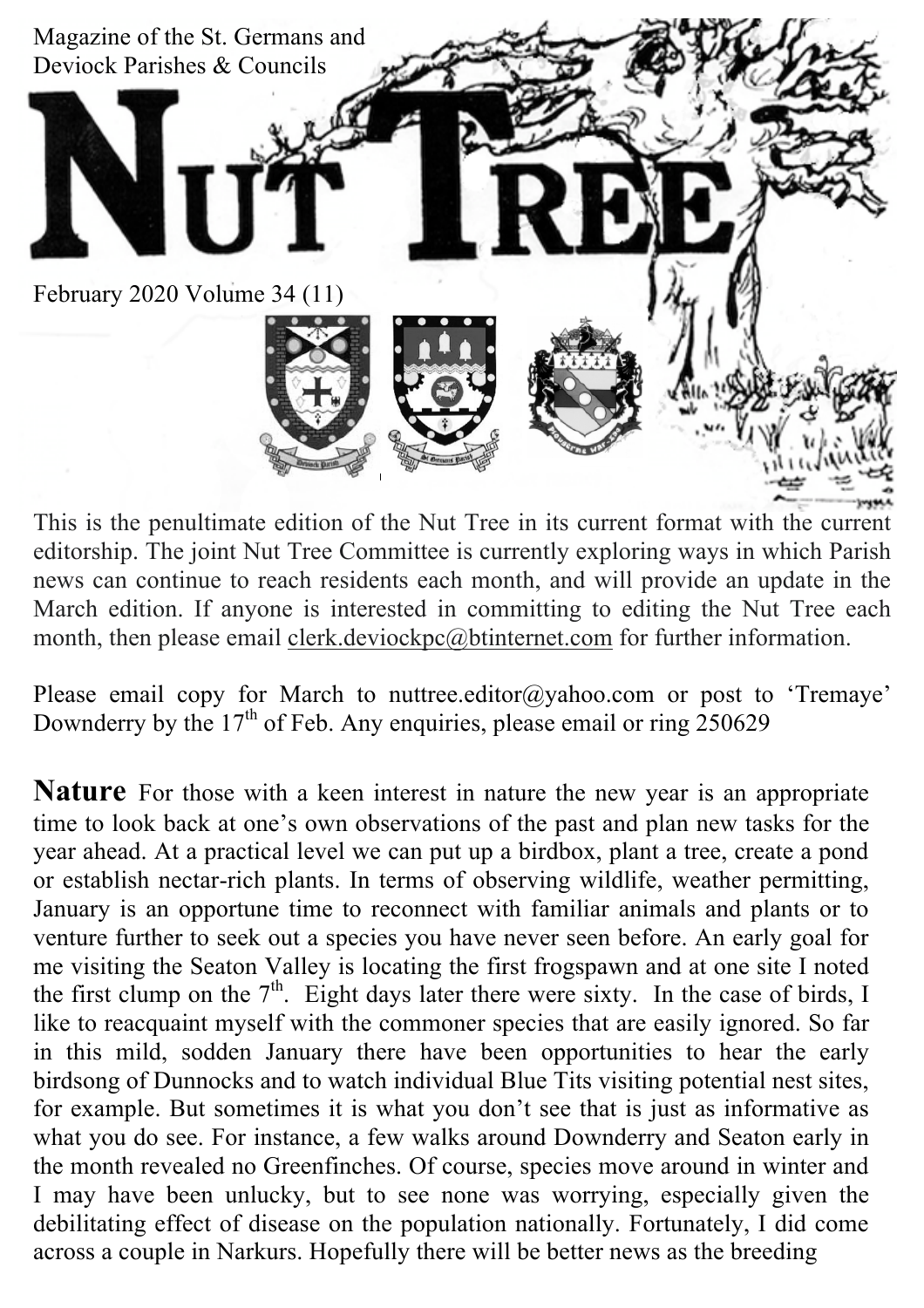season arrives. All of this reminds me of the Starling, a species easily taken for granted. Numbers have dropped and we have already lost it as a breeding bird in Downderry. So, with apologies to Joni Mitchell, you don't know what you've got until it's gone. Alan Payne

# **From the Parishes - Deviock**

Full Council Meeting: 13<sup>th</sup> February 2020, 7.30pm at Downderry Methodist Church. Planning Committee Meeting:  $27<sup>th</sup>$  February 2020, 6.30pm (if required) at Downderry Methodist Church. Please see website for a list of 2020 meeting dates.

DEVIOCK PARISH COUNCIL LOAN FUND - The Council provides interest-free loans (up to £1,000) to local organisations for specific projects (subject to terms and conditions). Please contact the Clerk or one of the Councillors if your organisation thinks it could benefit from this service.

The DEVIOCK PARISH OFFICE is located at: The Vestry, St. Nicolas Church, Main Road, Downderry PL11 3LE. Tel. (01503) 250052 (Wed and Thurs afternoons) / Email: clerk.deviockpc@btinternet.com (Mon-Fri).

OPENING HOURS: Tuesdays: 1pm–2pm (Church Hall, Hessenford); Wednesdays: 2pm–4pm (The Vestry, Downderry); Thursdays: 1pm–3pm (The Vestry, Downderry). www.deviockparish.org.uk (Agendas and Minutes available). Karen Pugh (Clerk)

## **HOUSING NEEDS SURVEY 2020**

You will have received notice of the Deviock Parish Housing Needs Survey, which is available to complete online between 31st January and 12th March 2020. The survey is open to all residents, whether you (or a family member) have a housing need, or if you would just like to have your say on housing need within the parish. Please go to cornwall.gov.uk/housingneedssurvey and click on 'Deviock' to complete the survey. The Parish Council welcomes your input.

# **St Germans**

Fore Street St Germans, the proposed footway/buildout public consultation, ran for two weeks during January. Outcome was not available before going to press.

The bus shelter outside Lynher House. St Germans. It is hoped to be tidied up, after being damaged, tenders are being sought for prices to apply a vandal proof coating.

For dog walkers, five new dog poo bins are being installed.

In St Germans, at the top of Longfield. Doctor's Lane and Old Quay Lane.

Tideford, the bottom of Bridge Road. Bethany, opposite the noticeboard.

A38 Highways England, are going to be clearing vegetation to improve vision and safety for motorists, during January February (prior to bird nesting season). From Saltash to Trerulefoot, this will be a phased process with traffic control, it is intended that noisy work should be finished before 11pm.

The next St Germans PC meeting is 24 February 7pm at Polbathic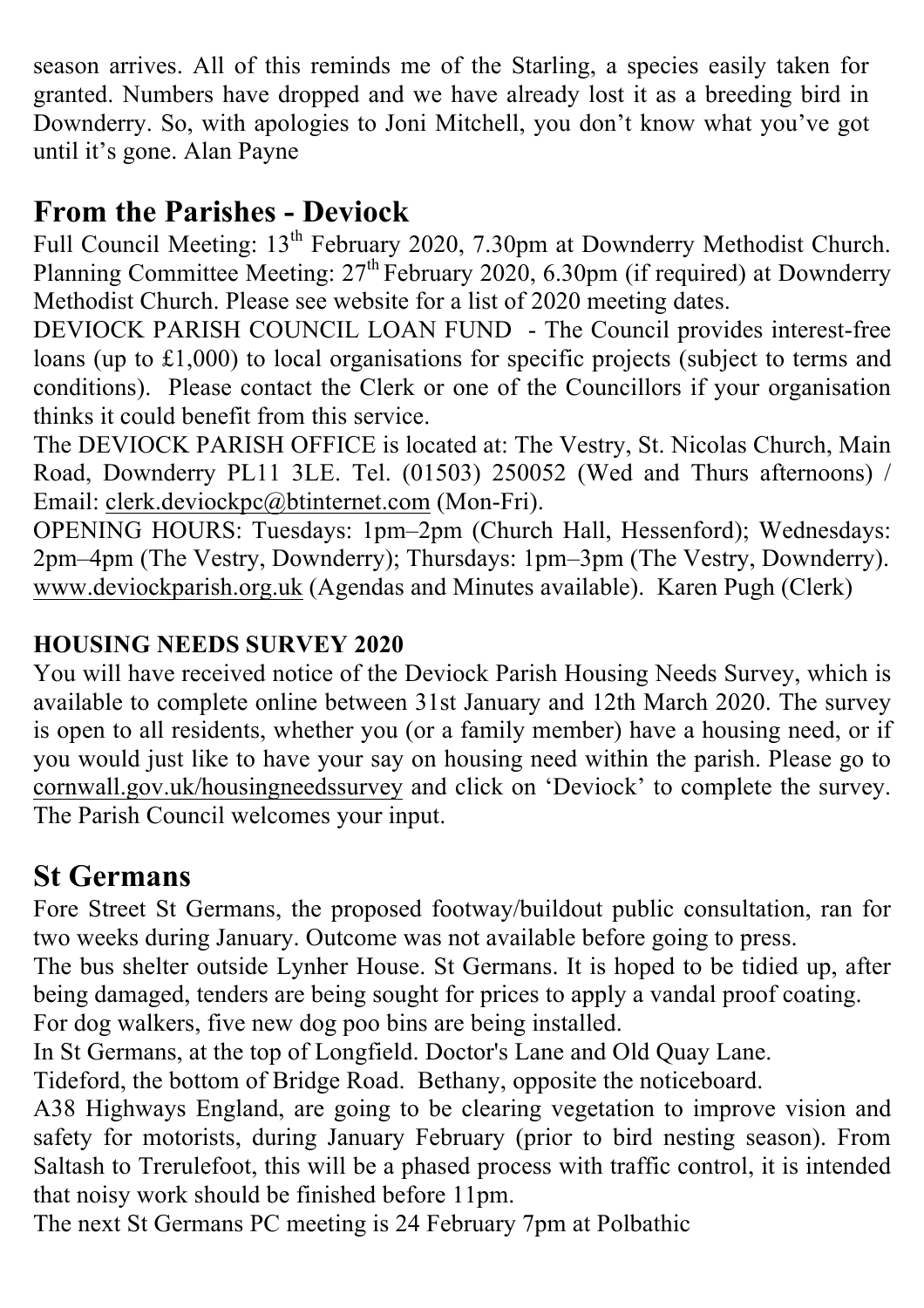# **News from Cornwall Council -Richard Pugh**

On the  $16<sup>th</sup>$  January 2020 at a meeting of the Neighbourhoods Overview and Scrutiny Committee agenda item number 8 was "Consultation results-Renewal of Seasonal Dogs on Beaches Restrictions Public Spaces protection Orders- to come into effect in April 2020". The committee members agreed to accept the status



quo for Downderry and Seaton beaches so unrestricted use for dogs will remain. The Portfolio holder has made it very clear that where no changes were made dog owners must look after their dogs at all times and it comes with increased expectation that dog owners must comply with current legislation on fouling and if complaints are received by Cornwall Council the Public Spaces Protection Orders could be reviewed within 12 months. Cornwall Council has agreed a new waste collection and street cleaning contract with Biffa. The contract for waste and recycling collection, street and public open space cleansing will start on the  $3<sup>rd</sup>$  October 2020 and run for 8 years with an option to extend for a further 2. Biffa is a very experienced waste management company and has been supplying waste services to Cornwall Council for several years. Visible changes next year will include a new state-of-the-art collection fleet, wheeled bins and food waste collection. There will be fortnightly recycling and rubbish collections plus a weekly separate collection of food waste. With the new waste contract the Council will try to transform recycling rates from a disappointing 38% to over 50%. Liskeard Library, which is operating temporarily from Luxstowe House, Greenbank Road, PL14 3DZ is extending its opening hours from 1<sup>st</sup> February to include Saturdays from 10am to 1pm. This is in addition to the Monday to Friday hours 9am to 5pm. There is free parking onsite and there will be a children's story time every Saturday. Our road network provides a vital link for communities across Cornwall and National Pothole Day on  $15<sup>th</sup>$  January highlighted the need for further investment in our road network. Cornwall Council repaired more than 25,000 potholes in 2019 –around 68 per day. Council investment will see an extra £20m spent on highways by 2021 having resurfaced over 300 roads in the last year. Making the best use of Council resources has meant Cornwall's main A and B roads continue to rank among the top 25% in the country. Our biomethane powered pothole filling machine trail has proven a huge success and has demonstrated how efficient it can be while reducing carbon emissions. Our roads are inspected regularly but the public can report defects by visiting www.cornwall.gov.uk/reportit

If I can help anybody with Council related issues please contact me on 01503 220768 or richard.pugh@cornwallcouncillors.org.uk

# **Thursday Club**

The 47th Birthday of the Thursday Club will take place on the 13th February.

There will be a general members' meeting on 27th Feb. in the Eliot Hall at 2:30 pm. We will look at the new programme of outings, speakers and activities. Come and find out what we have to offer our members. Visitors welcome. Raffle and refreshments as usual. Chairperson Brenda Crago 01752-851199 S.Cousins 230106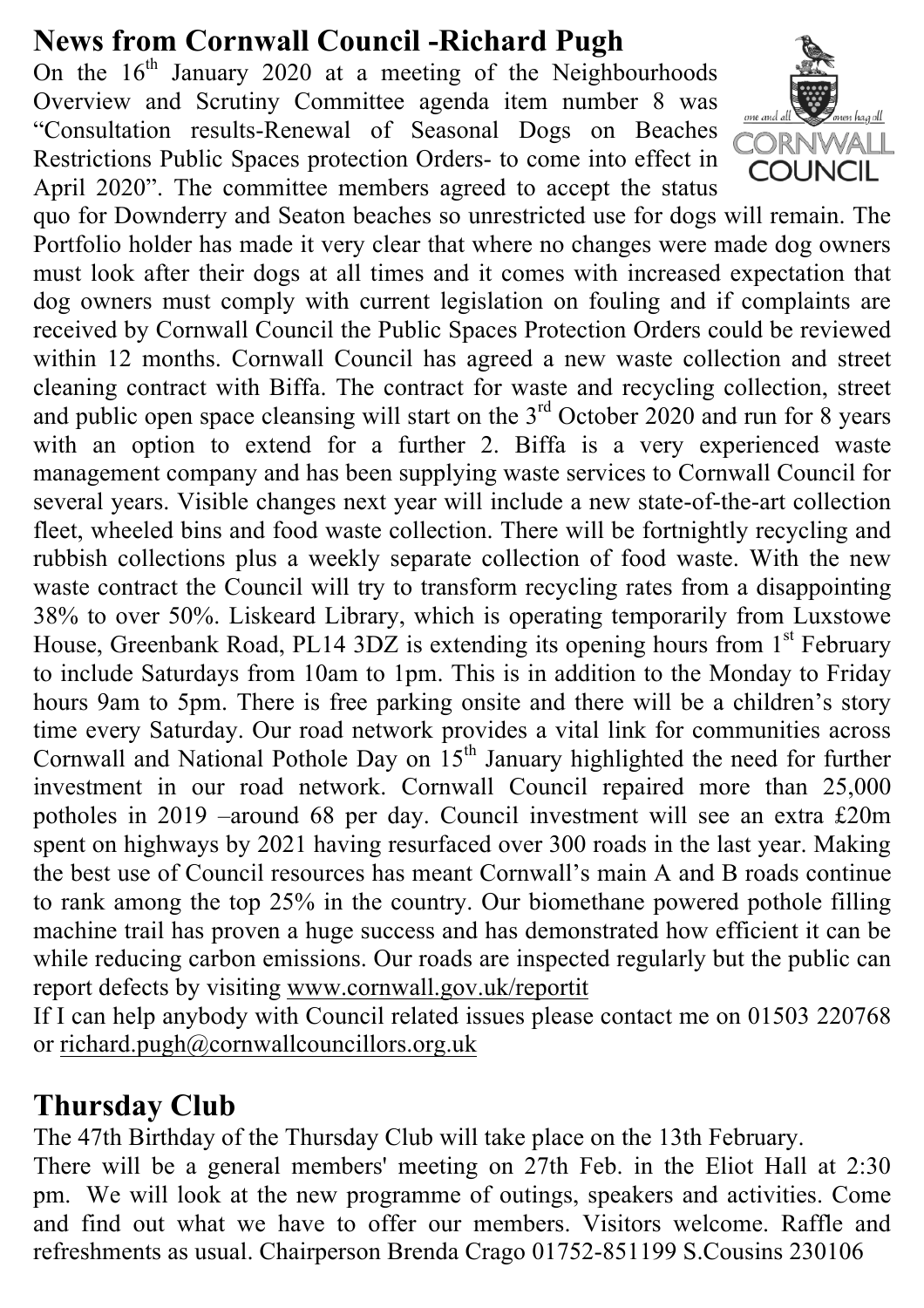## **DEFIBRILLATOR USAGE**

Further to the recent defibrillator training in Seaton, Stephen Matthews from South Western Ambulance Service shares this reminder for cardiac situations: Always ring 999 in order for emergency services to be dispatched, even if you have access to a defibrillator. Assess the situation quickly using the following acronym: **D** – Danger (check for hazards in the immediate vicinity),  $\bf{R}$  – Response,  $\bf{S}$  – Shout for Help,  $\bf{A}$  – Airway,  $\bf{B}$  – Breathing,  $\bf{C}$  – CPR. Use the defibrillator as soon as possible until such time as paramedics arrive and take over from you. Statistically, if you are able to use a defibrillator on a patient who is unconscious and not breathing within the first five minutes, they should have a 70% chance of making a recovery. Every minute after that, they will lose another 10%. If you have no way of delivering ventilations (breaths), then chest-only CPR is advised. Please note there are defibrillators in Downderry, Seaton and Hessenford. Don't be afraid to use a defibrillator if needed; there is voice instruction to guide you and you cannot make the situation worse by using it. The NHS sometimes advertises for volunteer Community First Responders. If you would like to be made aware of forthcoming recruitment for the local area, please e-mail Claire Croft, Chair of Quay Lane Surgery's Patient Participation Group, at quaylaneppg $@g$ mail.com.

## **Simple ways to save the planet**

I'm not great at making resolutions. I always find that January, with its dark evenings and wild weather, just makes me want to retreat into the comforts of old habits. However dark evenings do

offer time for contemplation, and are often a time for holiday planning. And so perhaps there is space for one resolution that really will make a difference to your carbon footprint; to find alternative ways of travel that do not involve flying. Last summer we had a thoroughly enjoyable exploration of Europe by rail. This was not as difficult as it sounds; there are many fine websites that can help with holiday planning by train, www.seat61.com being my favourite. If you would like further advice about planning a holiday abroad by train, do feel free to contact me on 01503 230783 or lizzy@railholiday.co.uk. Alternatively you may like to cut out the travel altogether and look at holiday options closer to home. We have some fabulous retreats in Cornwall and the South West. In chasing an ideal of exploration, we often fail to recognise the beauty on our doorstep. And travel could never be easier! Cornwall Council is subsidising bus travel and in December 2019 a new GWR timetable was published which has over 22 trains from St Germans in each direction. (www.gwr.com) So as we enter the new year I will be making a simple resolution; never to lose sight of what a beautiful place we live in, but always be grateful for lightening evenings, fresh air, rain, sunshine and the emergence of spring.

**Disclaimer : the editorial group accepts no responsibility for views expressed in any edition of Nut Tree. Nonetheless we will try to be as accurate as possible and desire similar factual correctness from our correspondents.**

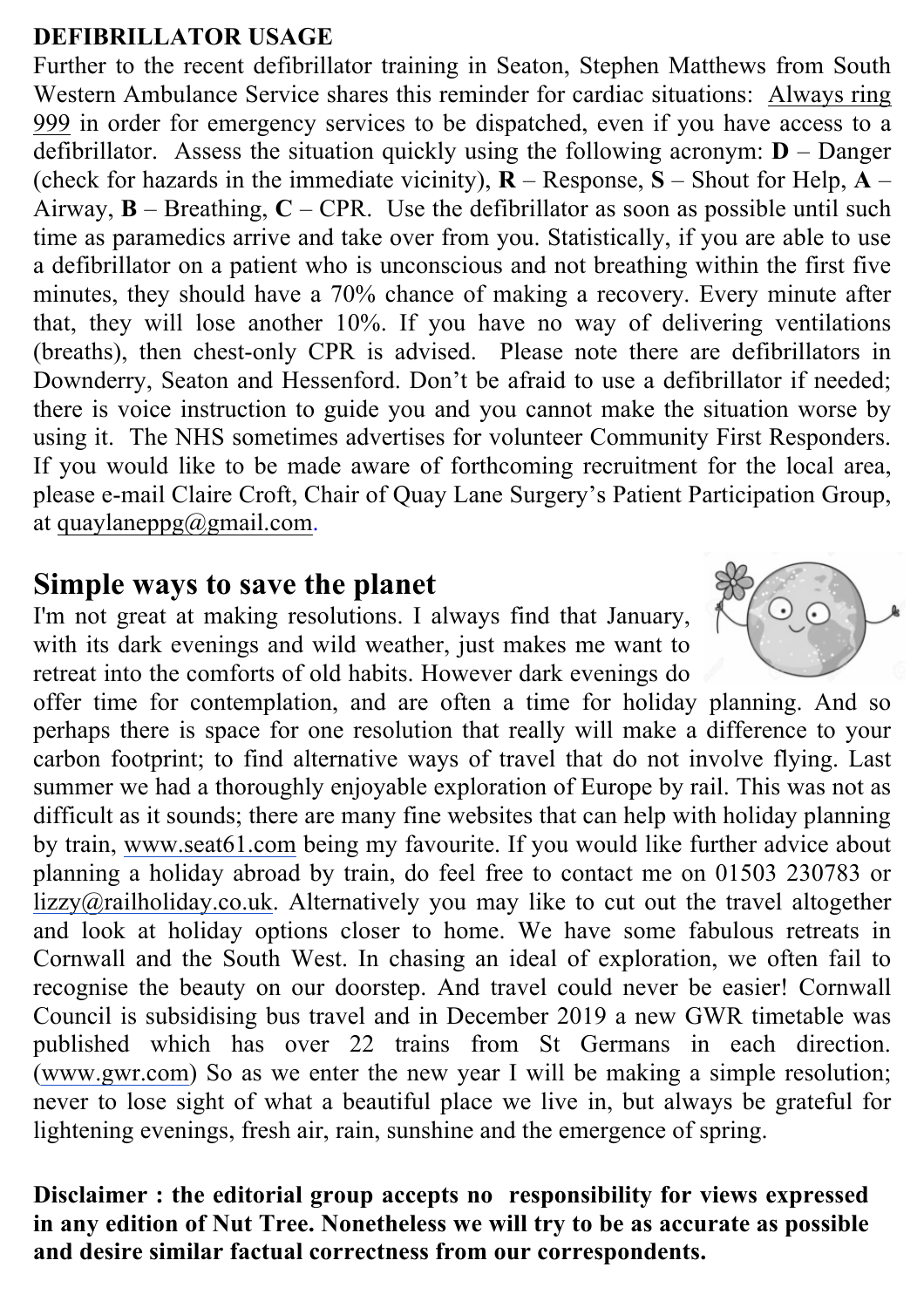# **The Zone - a fresh expression of the Methodist Church in Downderry The Chapel by the Sea**

The services for February are - Sunday 9th at 5pm. This is Holy Communion taken by The Reverend Jonathan Budd. There will be refreshments after the service.

**THE ZONE-DOWNDERRY METHODIST CHURCH** is a great asset to the village & we need to look after it for generations to come. We receive guidance & support from the Saltash Circuit of churches through our Minister Reverend Iris Bray. However, we are dependent on fees raised from our hirers to cover all our running costs e.g. heating, utilities, repairs, garden maintenance, kitchen & domestic items. The premises



are managed by a small dedicated group of volunteers & we hope to widen the scope of our activities in 2020. Ideas we have had so far are: More activities for young families & young people, Community I.T. support / Hot Desking Hub. Pop-up activities in the summer holidays.We also have 2 good quality table tennis tables which we would like to see used!If you would like to: assist with any of the above, start up a new group, be part of our team of volunteers or offer us a skill. Please contact us: Elsa emguilfoyle@btinternet.com 250118, Jenny jennymellor2004@gmail.com 250392, Viv parkerviv@aol.com 250519

# **Downderry and Seaton Village Hall**

**BIG Breakfast -** Join us at the Downderry and Seaton Village Hall BIG Breakfast on **Saturday 22nd February** and enjoy a hearty breakfast including tea or coffee for only £4.95. There will also be a Bric-a-Brac and Book Stall. Doors open at **10am until 1pm**. All are welcome at this event, including well behaved dogs on leads who will also get a little treat. **Bingo Nights -** Come and join in the fun at the weekly bingo nights as they restart on Thursday 27th February. The Village Hall doors open at 6.30pm for eyes down at 7.30pm. There is also a raffle and refreshments on sale.

# **Downderry and Seaton Drama Group present Treasure Island -**

Ahoy there, me hearties – all aboard for the adventure of a lifetime! Long John Silver and his fearsome crew may think that treasure is within their grasp, but they've reckoned without the ladies of the Smuggler's Cove Women's Institute! Filled with mischief, custard pies, songs and laughter, this is a voyage into panto mayhem that you



definitely do not want to miss! Performances are **Wednesday 12th to Saturday 15th February 2020** at the Downderry and Seaton Village Hall. **Doors open at 7pm for a 7.30pm start** and there will be a bar and raffle. Tickets (Adult £7.50, Child £3.50) are now on sale from Summink Different and the website (www.downderryandseatonvillagehall.co.uk).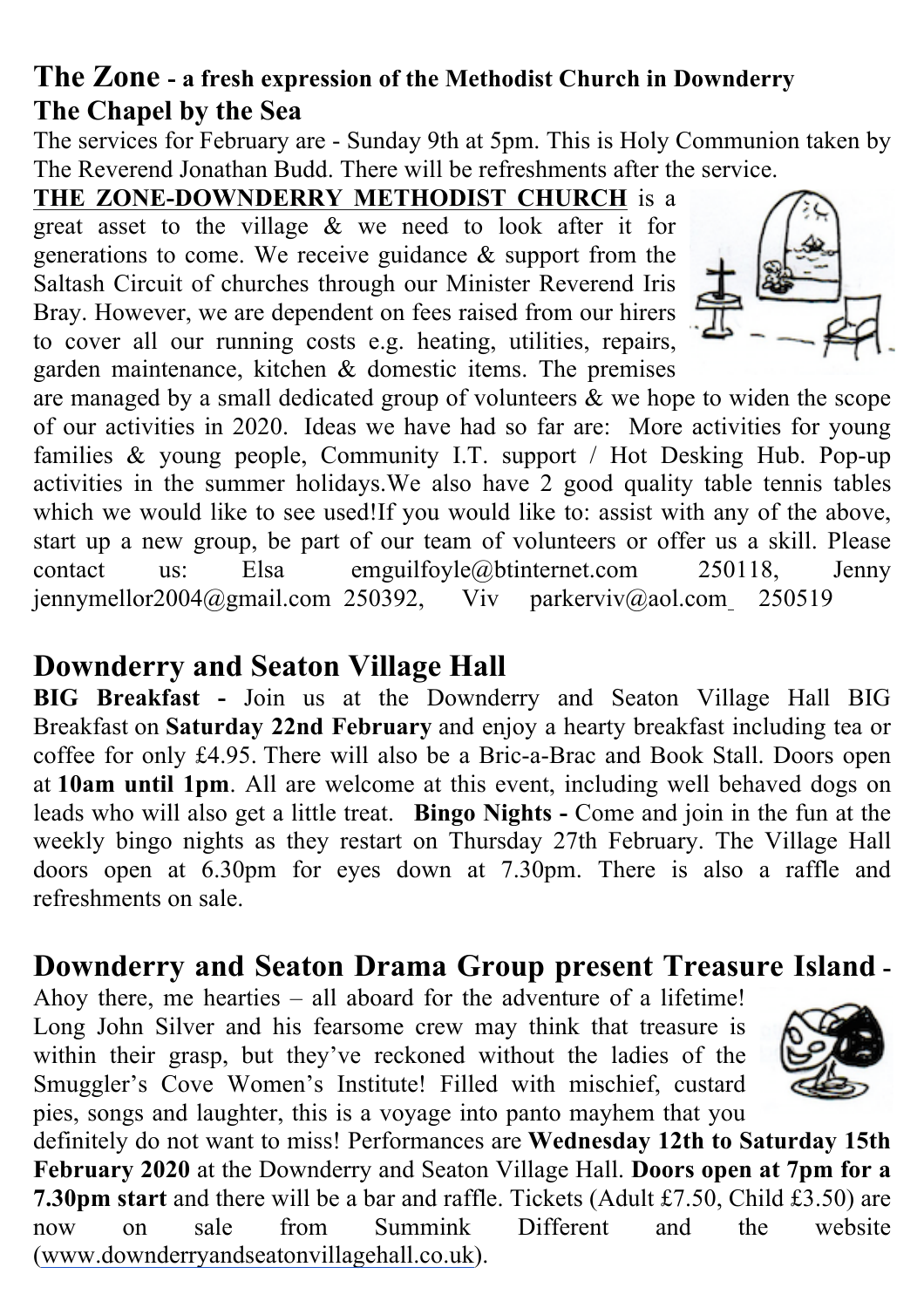## **Cornwall Hospice Care** The next **BAKED POTATO LUNCHES** will be on **THURSDAY 6th FEBRUARY & THURSDAY 5TH MARCH** 11.30am - 1pm £5 all welcome.



# **An Update from St Nicolas CE Primary School, Downderry.**

We started the Autumn term with 18 new Reception children (a record high for a number of years) who have grown in confidence both socially and academically and we are very proud of their achievements. We also welcomed a new teacher into our Early Years setting this term. Mrs Chrissy Gardiner has already had a huge impact on the life of the school. We started the year with a KS2 overnight camp. Children across Key Stage 2 still speak fondly of their 'Learning to Learn' camp experience. Some have even asked the kitchen if they can add 'campfire cowboy stew' to the menu! Learning in the great outdoors is our overarching aim at St Nics. So far this year, we have sent children fishing for carp, climbing to the highest point on Bodmin Moor and Mountain Biking through the woods. Other particular highlights include the opportunity to raise money for children's mental health awareness charity 'Young Minds' by going #helloyellow. Also, our PTA firework and bonfire night raised over £1000 in profit which allowed the whole school to go and see Mr Poppy and Cracker the Dog in 'Nativity the Musical' at the Theatre Royal, Plymouth. Our sports teams were out in force competing in qualifier tournaments last term, including Rugby, Football and Grass track Cycling. Also, 2 classes have undertaken a 6 week block of Wild Tribe Learning; Swimming sessions have been taking place weekly in Saltash and children have taken part in sessions with instructors from Zero Gravity Gymnastics. This term, we will be competing in a swimming Gala, Sportshall Athletics and much more… During the last 2 weeks before Christmas, children selected the school Christmas tree, took part in a decoration 'Supermarket Sweep' around B&M and took part in reading and singing in care homes in and out of the community. We already have lots planned for 2020 including geocaching, trips to London, Cardiff and Dorset, surfing, mountain biking and den building! Best wishes for a prosperous 2020, Jake Imrie Head of School

# **St Nicolas Church**

**Community Lunches** at St.Nicolas restart on Wednesday 5th February at 12.00pm . These lovely 3 course lunches are a great for catching up with other, making new friends and a chance for a hearty meal. All welcome, local residents and visitors alike. There is no fee, voluntary donation's welcome.

**Soup and Pud Lunch** Saturday February 8th , St.Nicolas Church 10.30 -1.00 pm . Come along for hearty homemade soups and puddings, perfect for a winters day . Charity stalls including Save the Children and W.I cake stall . There is no fee, voluntary donation's welcome.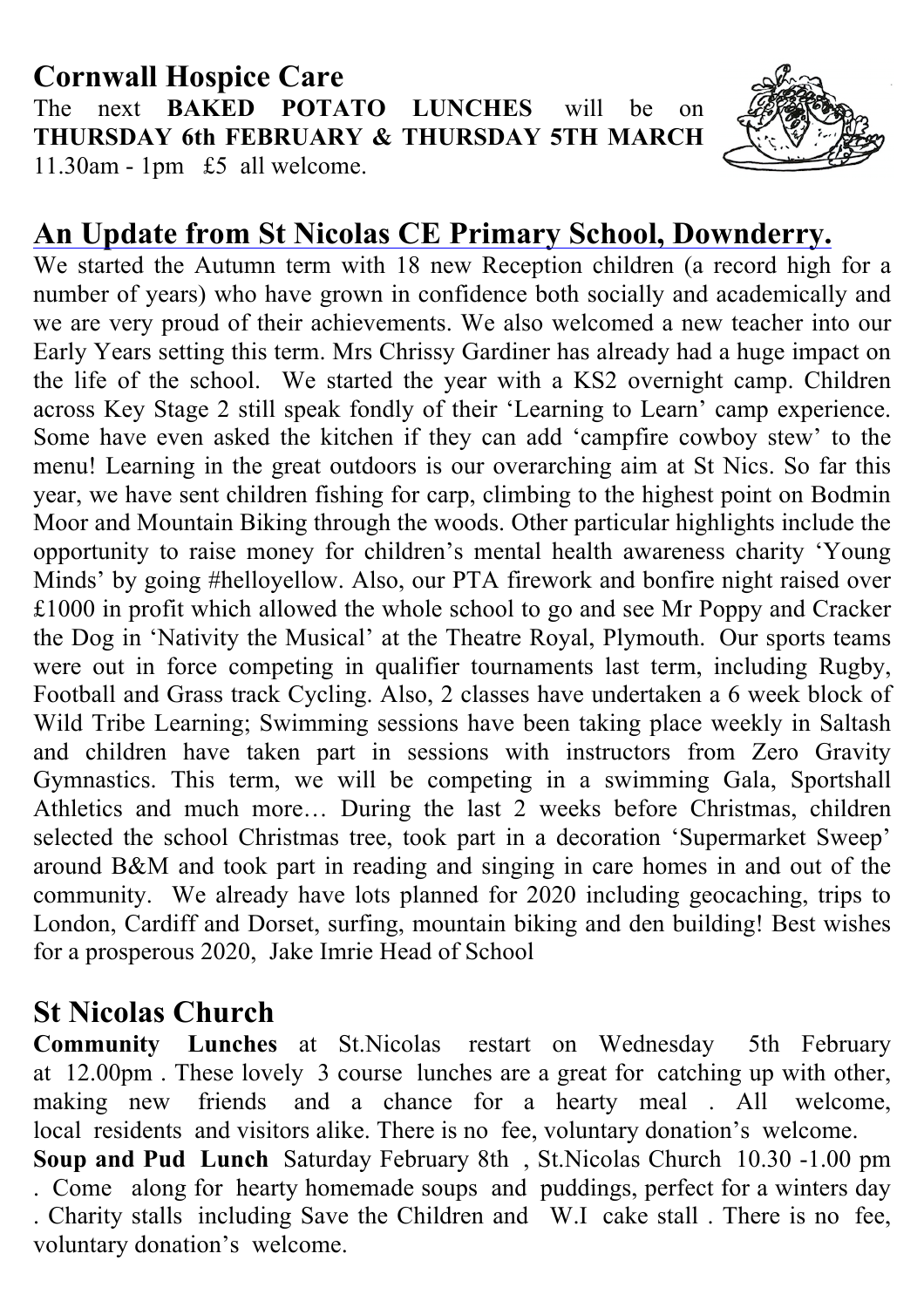# **Downderry and Seaton Community Bus**



| TO BOOK SEATS TELEPHONE DOWNDERRY (01503) 250055 Mon-Fri 9.00am-5.00pm              |    |                                                           |               |                  |               |               |  |
|-------------------------------------------------------------------------------------|----|-----------------------------------------------------------|---------------|------------------|---------------|---------------|--|
| No Weekends, and no chasing Bev down at the pub to make a booking - Bev might bite! |    |                                                           |               |                  |               |               |  |
| <b>DATE</b>                                                                         |    | <b>DESTINATION</b>                                        | <b>DEPART</b> | <b>LENGTH OF</b> | <b>FARES</b>  |               |  |
|                                                                                     |    |                                                           |               | <b>STAY</b>      | <b>SINGLE</b> | <b>RETURN</b> |  |
| Feb                                                                                 |    |                                                           |               |                  |               |               |  |
| Monday                                                                              | 3  | Looe                                                      | 11.30am       | 4 Hours          | £1.50         | £2.10         |  |
| Tuesday                                                                             | 4  | Plymouth                                                  | 9.30 am       | 4 Hours          | £2.70         | £3.90         |  |
| Thursday                                                                            | 6  | Liskeard                                                  | 9.30 am       | 2 Hours          | £1.90         | £2.60         |  |
| Tuesday                                                                             | 11 | Plymouth                                                  | 9.30 am       | 4 Hours          | £2.70         | £3.90         |  |
| Thursday                                                                            | 13 | Liskeard                                                  | 9.30 am       | 2 Hours          | £1.90         | £2.60         |  |
| Tuesday                                                                             | 18 | Plymouth                                                  | 9.30 am       | 4 Hours          | £2.70         | £3.90         |  |
| Wednesday                                                                           | 19 | <b>TRURO</b>                                              | 9.30 am       | 4 Hours          | £4.60         | £6.20         |  |
| Thursday                                                                            | 20 | Liskeard                                                  | 9.30 am       | 2 Hours          | £1.90         | £2.60         |  |
| Friday                                                                              | 21 | Coffee Morning + 300 club, Village Hall, 10.30-12.00 noon |               |                  |               |               |  |
| Tuesday                                                                             | 25 | Plymouth                                                  | 9.30 am       | 4 Hours          | £2.70         | £3.90         |  |
| Thursday                                                                            | 27 | Liskeard                                                  | 9.30 am       | 2 Hours          | £1.90         | £2.60         |  |
| Friday                                                                              | 28 | Tarquins Gin Tour, Wadebridg, Poss                        |               | 9.30 am          | 4 Hours       | $£10$ plus    |  |
|                                                                                     |    | Padstow for lunch                                         |               |                  |               | £6.50 bus     |  |
| Mar                                                                                 |    |                                                           |               |                  |               |               |  |
| Monday                                                                              | 2  | Looe                                                      | 11.30am       | 4 Hours          | £1.50         | £2.10         |  |
| Tuesday                                                                             | 3  | Plymouth                                                  | 9.30 am       | 4 Hours          | £2.70         | £3.90         |  |
| Thursday                                                                            | 5  | Liskeard                                                  | 9.30 am       | 2 Hours          | £1.90         | £2.60         |  |
| Tuesday                                                                             | 10 | Plymouth                                                  | 9.30 am       | 4 Hours          | £2.70         | £3.90         |  |
| Thursday                                                                            | 12 | Liskeard                                                  | 9.30 am       | 2 Hours          | £1.90         | £2.60         |  |
| Tuesday                                                                             | 17 | Plymouth                                                  | 9.30 am       | 4 Hours          | £2.70         | £3.90         |  |
| Wednesday                                                                           | 18 | <b>TRURO</b>                                              | 9.30 am       | 4 Hours          | £4.60         | £6.20         |  |
| Thursday                                                                            | 19 | Liskeard                                                  | 9.30 am       | 2 Hours          | £1.90         | £2.60         |  |
| Friday                                                                              | 20 | Coffee Morning + 300 club, Village Hall, 10.30-12.00 noon |               |                  |               |               |  |
| Tuesday                                                                             | 24 | Plymouth                                                  | 9.30 am       | 4 Hours          | £2.70         | £3.90         |  |
| Thursday                                                                            | 26 | Liskeard                                                  | 9.30 am       | 2 Hours          | £1.90         | £2.60         |  |
| Friday                                                                              | 27 | Lost gardens of Heligan                                   |               | 9.30 am          | 4 Hours       | £10.80 +      |  |
|                                                                                     |    |                                                           |               |                  |               | £5.00 bus     |  |
| Tuesday                                                                             | 31 | Plymouth                                                  | 9.30 am       | 4 Hours          | £2.70         | £3.90         |  |

# **Downderry and Seaton Community Bus 300 club**

What a wonderful turn out for our last coffee morning of 2019! We all enjoyed lots of chatter and mince pies. The winners of the 300 club draw 1st. no. 56 John Batten 2nd. no. 133 Audrey Yarwood and 3rd. 139 Dorothy Coventon. There will be no coffee morning in January but the February coffee morning will be held in St. Nics. We look forward to seeing you all there. Happy New Year. JO WOODLEY

# **St Germans & District Garden Club**

Last month we had a really interesting talk about plants of the Caribbean from Trevor Wiltshire with beautiful photos of sun and warmth to cheer us up on a stormy night. We were privileged to have him as it was his birthday! This month our meeting is on Wednesday 19<sup>th</sup> February at 7.30pm in the Eliot Hall when Nick Bacon is talking to us on 'Patio Containers' – food for thought for the Spring. Visitors always welcome.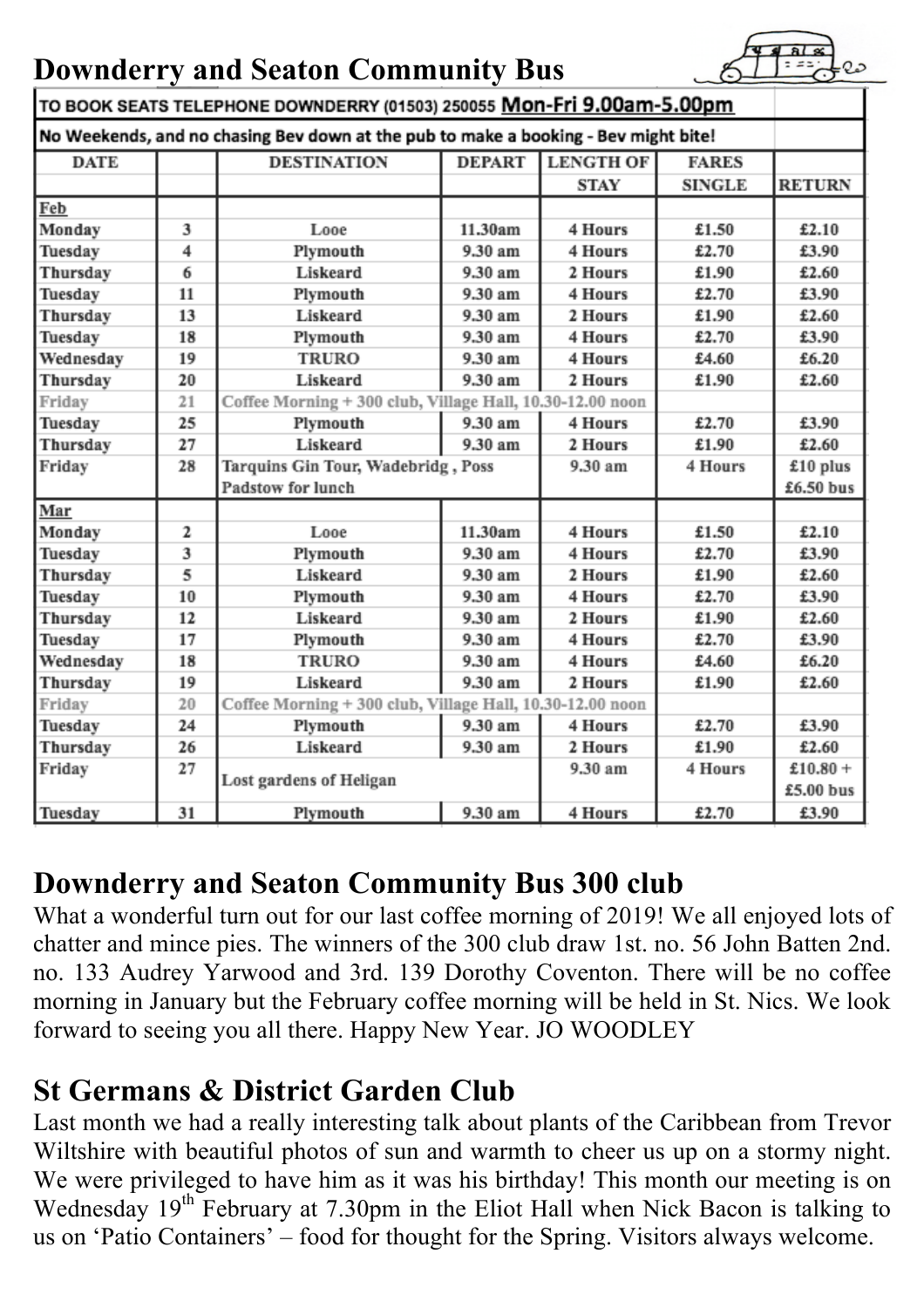

## **DOWNDERRY & SEATON VILLAGE HALL AGM on FRIDAY, 28th FEBRUARY 2020 at 7.30 pm in the Village Hall**

VILLAGE HALL MEMBERS and the COMMUNITY\* ARE *Village Halv* CORDIALLY INVITED TO ATTEND**.** The AGM AGENDA will be on display in the main Hall, Porch, the window adjacent the Hall entrance, Snooker Room, on our website – www.downderryandseatonvillagehall.co.uk – and on local noticeboards on Friday,  $14^{th}$  February, 2020. Refreshments will be served at the close of the meeting. We look forward to seeing you

\*Non-members are welcome to attend and participate but cannot vote.

## **AGM:- ELECTION of the VILLAGE HALL COMMITTEE**

1. HALL MEMBERS ARE INVITED TO:-

(a) propose changes to the Rules and/or the 2021/22 Membership fee.

(b) stand, or nominate another Member to stand for election as either the President, a Vice President, Chair, Treasurer, Secretary or a Committee Member at the AGM on Friday, 28<sup>th</sup> February 2020. Every candidate and nominee must provide their name, full contact details and the position for which they are standing by email or letter. In respect of nominations, except for a Vice President, a letter is required, signed by both the nominator and the nominee. For Vice President nominations, a letter is required stating the reason for the nomination/s and signed by the nominator only.

2. All proposals & candidates' names will be published in the AGM agenda.

**3. The deadline for receipt of all proposals & candidates' details is:-**

**NOON on TUESDAY, 11th FEBRUARY 2020 at the latest.**

Email: val@glastonbury-engineering.co.uk / Letters, addressed to the Secretary:posted in the Hall's mailbox by the front entrance

**VILLAGE HALL SECRETARY - Val will not be standing for re-election to that position and so we need someone to take over at the AGM on 28th February 2020.** If you are looking to become involved in our Village community, this would be a good opportunity to do so. Basic computer, admin and minute-taking skills would be an asset. If you are interested in this voluntary position, please contact the Village Hall Chair, Sue Slyfield:- Email: susanslyfield@btinternet.com Tel: 01503 250811 | Mobile: 07835 686950

# **Christmas Carols in Downderry**

It was a truly magical afternoon on Sunday 21st December when villagers and members of the Whitsand Harmony Choir revived an old tradition of walking around Downderry singing Christmas Carols. They were then joined by many others at the Blue Plate for food and drink and more singing around the donated Village Christmas Tree. Even the rain didn't dampen everyone's spirit as many continued singing inside the Blue Plate well into the evening. We would like to thank all those who donated food and drink and items for the Raffle. Also for the Christmas tree and lights and those that helped set everything up. And an even bigger thanks to all who attended and helped raise an amazing £350 and thanks also to the Blue Plate for making it up to £550. The proceeds went to The Liskeard & Looe Food Bank.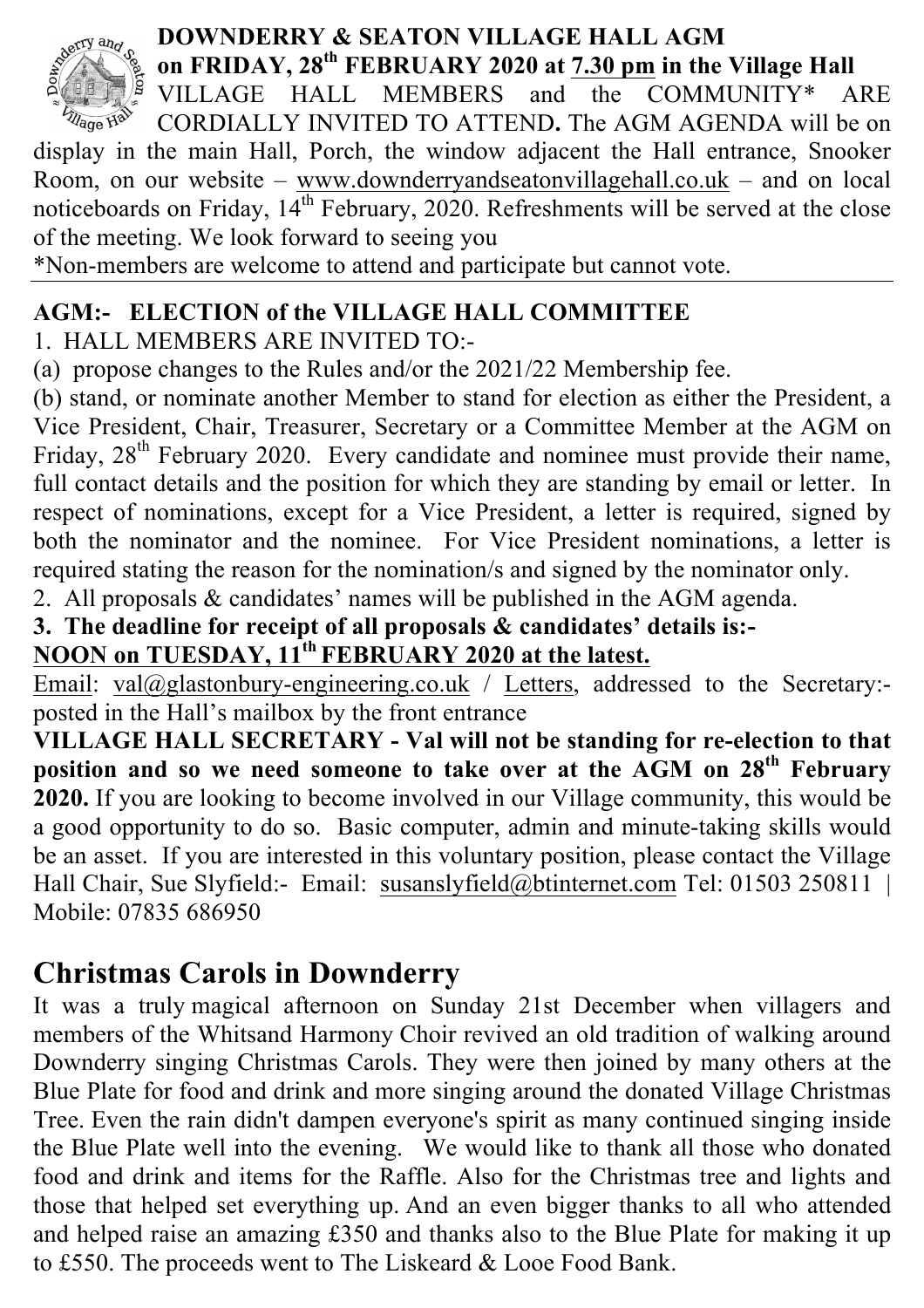# **Save the Children - Leap Year Lunch**

On Saturday February 29th there will be a **Leap Year Lunch** at Downderry & Seaton Village Hall for **Save the Children**. Lashings of cake and soup, posh plants, ridiulous raffle, bargain bric a brac and

more. If you would like a table there (for £5) please get in touch (250614). In the UK Save the Children has extensive programmes improving the lives of the millions of children living here in poverty. For example The Families Connect programme focuses on supporting parents and children to learn together by helping parents to support their children's learning in three key areas: Literacy and language development, Numeracy and Emotional development The eight-week programme provides a series of activities, techniques and games that parents and carers can do with their children at home. Each activity encourages parents and children to spend quality time together by talking about specific topics and reflecting on what they already do to support their children's learning. Parents also discuss the science behind the programme's activities. These informal workshops invite parents to explore new games and approaches that might help them to support their child's learning at home.

## **Downderry and Seaton WI**

January saw us having a New Year Tea Party - There was food, fun and fellowship on probably the worst day, as storm Brendon was passing through. The table quizzes and a Beetle Drive was hilarious fun and we launched the competition for a cover photo or drawing for the new 2020/21 programme. The afternoon was finished off with a belated Secret Santa. Operation Hedgehog is taking shape. The aim is to monitor the number of hedgehogs in the area as nationally the population is declining. We propose to do this by using special tunnels (made by the WI and friends) which will be distributed during March. Those who expressed an interest in the project will be contacted shortly to see what part they can play. If you would like to help with this project please record your interest at downderryandseatonwi@gmail.com. Next meeting is on Tuesday  $11<sup>th</sup>$  February 2020 at 1.30 p.m in The Zone and will be the Annual Meeting. All members are encouraged to attend.

**Hessenford WI** December was our Christmas meeting. Vice President Marie led us all in making our own wreaths and centrepieces for the festive period. This we did with much enthusiasm and felt quite pleased with the results, many thanks Marie! Afterwards we shared a tasty assortment of food which we had all brought and also chose a "Secret Santa" gift. In January we went for a meal at The Copley Arms. Our next meeting is 4th February and is a "Cooking Demo"with Sharon Clemens, as always visitors are very welcome. Rose Gething

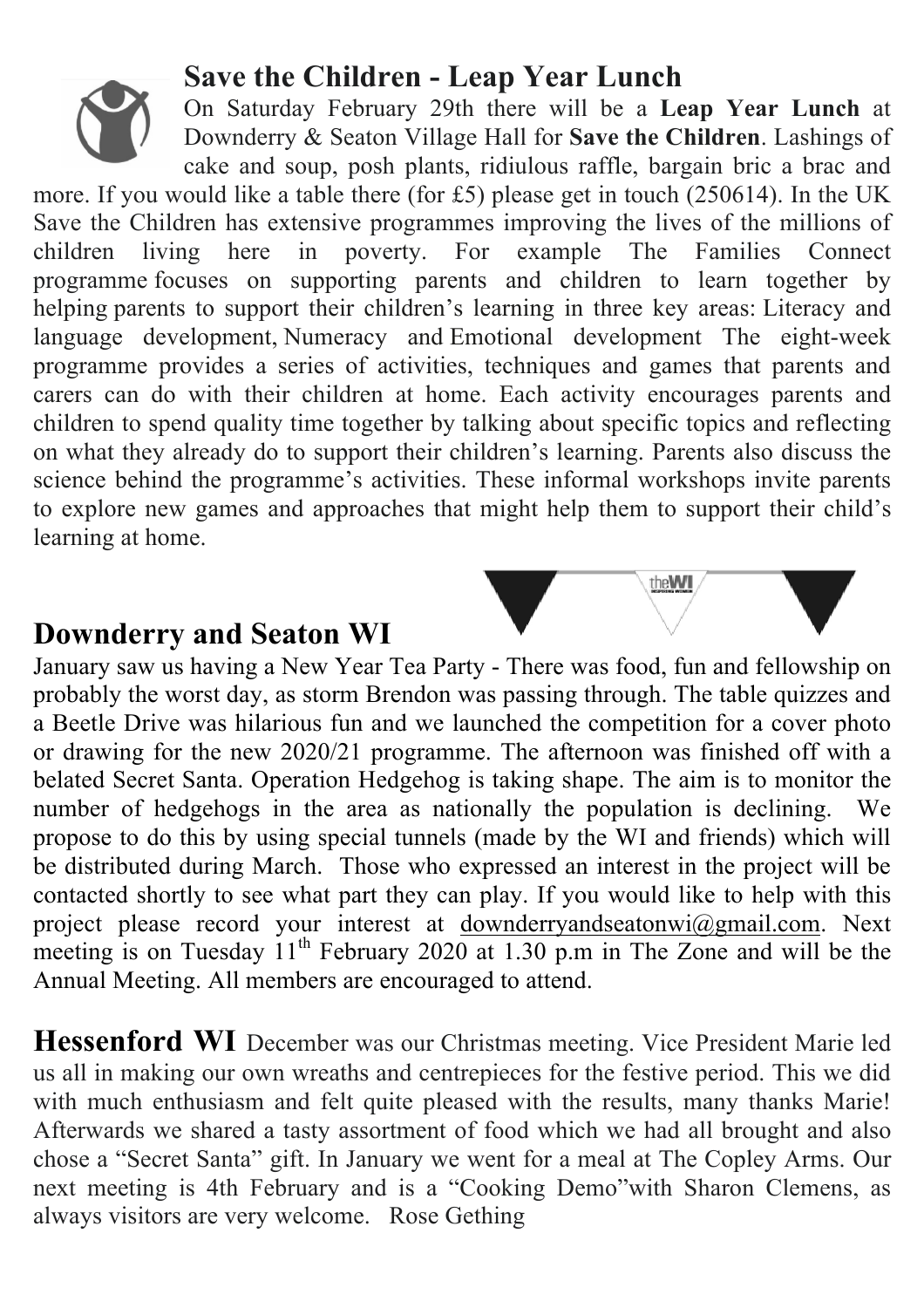## **DaSRA Urgent Appeal...**

Residents of Downderry and Seaton, PLEASE hear this loud and clear. We don't need your money. We just need you. We are a great community, but we can always be better. That's what DaSRA, the Downderry and Seaton Residents Association, is here to do. But we need more people to come forward to join the committee. It's not onerous activity, but it is vital. And you will be helping to make Downderry and Seaton a better place in which to live. We are already starting to make a difference. We have a great website already up and running as a hub for bang up-to-date community information. Try it out at www.dasra.co.uk. You want to find the latest timetable for the community bus? It's there. The latest on dogs and beaches? It's there. The latest on our pub and car park cameras? It's there. We are campaigning. You wanted to keep a post office operation at Downderry Stores? We fought for it. You want to modernise the Seaton play area and make it fit for use by our little residents? We are on the case. And £50,000 is coming from Cornwall Council to fund the work. And we have a growing fighting fund to help us deal with the next challenges and crises. But we can't keep this going without new committee members to share the load and to share the joy of helping to sustain our lovely community. It really is a case of use it or lose it. Without at least three new committee members we cannot go on. Don't think about it for too long. Just give me a call. PLEASE! Laura Done, DaSRA chair, phone: 01503 250911, email: info@dasra.co.uk. And thank you in advance

And **NEWS from DaSRA…** If you haven't heard already, the outcome of the threeyearly county-wide consultation on harmonising **seasonal restrictions for dogs on beaches** across Cornwall has resulted in the status quo for Downderry and Seaton - no change to dogs being allowed at all times on our local beaches. The Cornwall Council's announcement comes with the sensible proviso that dog owners must take responsibility for the behaviour of their dogs. The full statement is on DaSRA website. www.dasra.co.uk/news. The DaSRA Local Artists **CALENDAR** 2020 has been really well received - just a very few left for sale at the Shop and Blue Plate - so we are planning to publish one again for 2021. If you are a local artist, in any medium, and would like your work to be featured, please contact info@dasra.co.uk or phone DaSRA Chair, Laura Done, 01503 250911. Interest expressed, please, by 17 Feb.

### **THANK YOU**

I would like to thank everyone who offered their help, support and condolences during Angie's illness and since her passing. I would like to



thank you individually but there are far to many of you, so by doing it this way I will not miss anyone out. A special thanks goes to Kim and Sandra for reading the poems for me at Angie's funeral and to Sacha for making the service a personal one, I've had so many comments of how nice it was. Living in such a lovely village as Downderry has made things a little easier for me. Cancer Research UK will receive the grand sum of £ 1500.00 from donations given so thank you all. Many thanks once again, Jack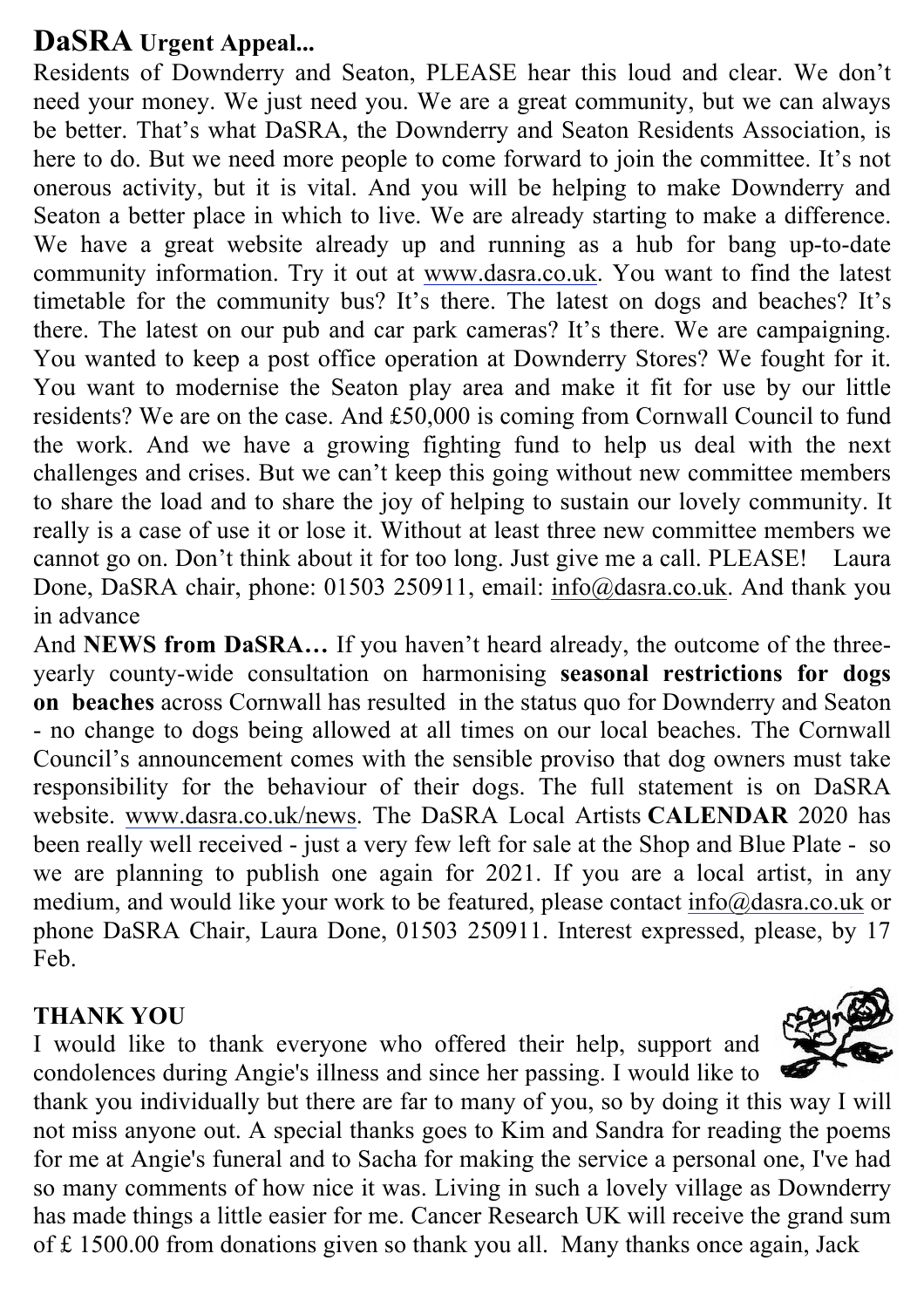# **Hessenford News**

What a fabulous display of lights we had in the village throughout December and early into January, it's a shame that we can't leave them up a bit longer. So thank you to everyone who made the village look special. The individual property lights, the reindeer and the two Christmas Trees, it didn't matter



which way you looked, there was something to make you smile when entering the village in whichever direction, and it's something lots of people from outside the village appreciate and comment on too. There was also a particular someone to thank for the Christmas Trees who goes by the nickname of Jungle Dave (since there are half a dozen Dave's in the village). Some of you will know who I mean and for those of you who don't, ask around  $\&$  find out ... he may be able to provide some of his 'woodland services' to you in the future. Once again it was lovely to see St Annes full for the Christmas Eve Christingle Service, and thank you especially to all the children who helped to make it special by reading and helping to dress the crib. I'm sure you'll' be pleased to know that we raised a total of £263.03 from the collection which we sent to Children's Hospice South West specifically for Little Harbour. Thanks to everyone from all around the parish who attended and contributed. I expect you've all noticed the new wooden shed, and our thanks for this go mainly to Nigel. He and his team did a great job. There's also a permanent resident to welcome to the village and that's Philip who's moving into Fuchsia Cottage so we hope he'll be very happy living in the village. And finally don't forget to contact me before the 17th of February if there's anything you'd like me to mention. This month it's lovely to see signs of spring approaching with snowdrops and crocuses appearing, the daffodils starting to poke through the verges and light levels increasing. Let's hope we can enjoy some dry sunny days. **Gardening tips of the month:** Now is a great time to plan for the coming year. Prepare vegetable seed beds, and sow some vegetables under cover. Chit potato tubers. Protect blossom on apricots, nectarines and peaches. Net fruit and vegetable crops to keep the birds off. Prune winter-flowering shrubs that have finished flowering. Divide bulbs such as snowdrops, and plant those that need planting 'in the green'. Prune Wisteria. Prune hardy evergreen hedges and renovate overgrown deciduous hedges. Prune conservatory climbers such as bougainvillea. Cut back deciduous grasses left uncut over the winter, remove dead grass from evergreen grasses. Keep putting out bird food to encourage winter birds into the garden. **Thought for the Month:** You can't turn the clock back but you can wind it up again. *[Bonnie Prudden]*. **Dates for your diary/calendar: Open Mic Night, Wed 5th Feb, the Copley Arms Hessenford.**

**Cards** Our local postie was unable to deliver two Xmas cards because they were addressed to Eliot Drive but no number. Hence, she left them in the St. Germans Post Office. Please will you include an item in your next issue that the cards, addressed to Sally and Mr. and Mrs. Neil are safe and waiting to be collected. I have sent a copy of this to the shop manager, Jenni. Even if Mr and Mrs Neil do not read Nuttree, one of their neighbours surely will. Thanks for your help.